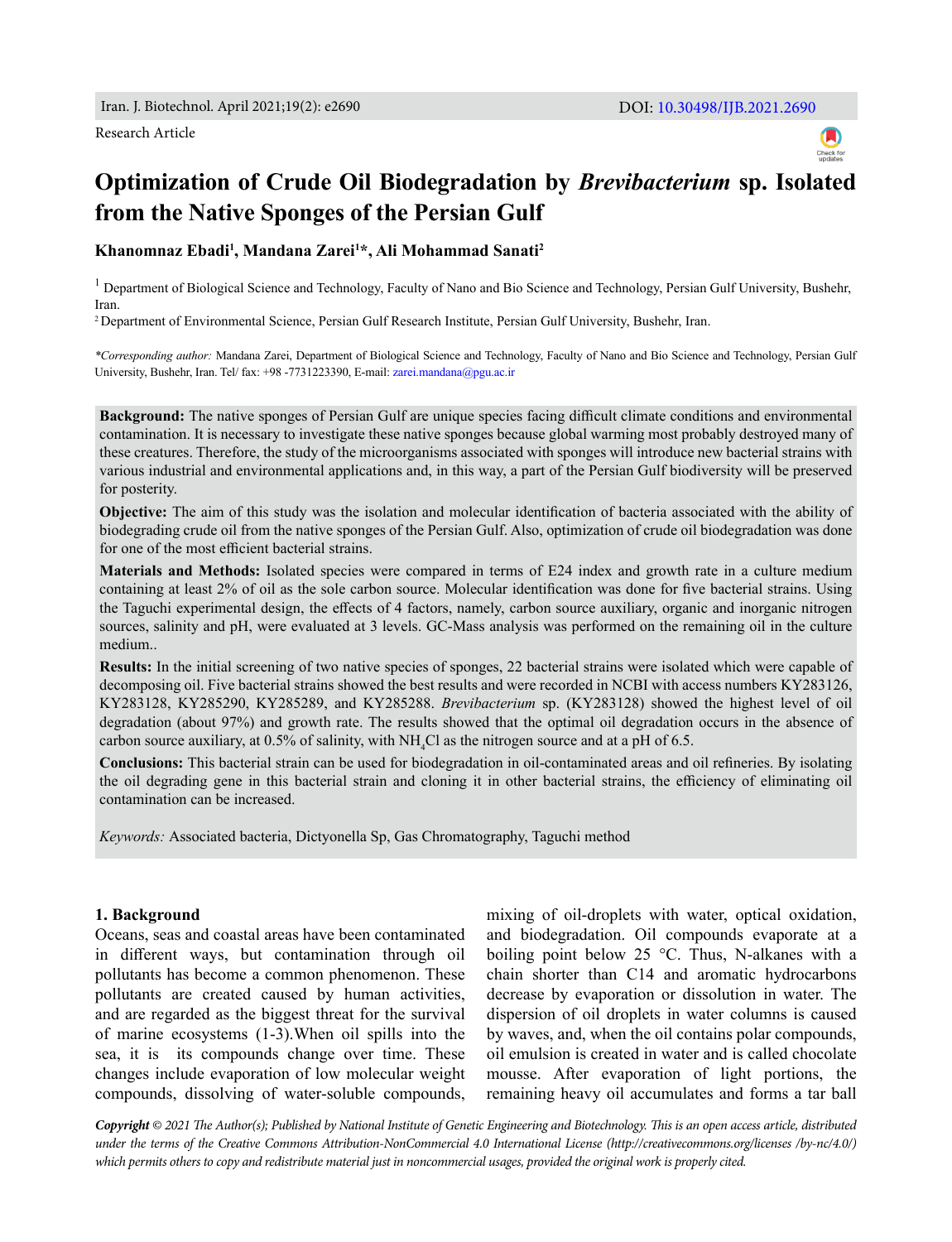that can be microscopic or several centimeters in size. There are various ways for removing oil contamination from the sea. Biological clean-up or bioremediation is one of the least risky methods. Bioremediation is an interdisciplinary technology, and its success depends on the special expertise in microbiology, ecology, or biochemistry and on the right information about such matters as the native microorganisms, type and concentration of the oil, ecological conditions of the coastal areas, content of nutrients, pH and climate conditions(4-6). Iran, as a major oil producer, has always faced the problem of oil pollution of its aquatic ecosystems, which has increased in recent years. Also, given that about 60% of the world's oil transit is currently taking place through the Persian Gulf, oil spills are very common and will take years to eliminate. Therefore, attention to the biological methods of treating oil pollution is a priority of environmentalist. The Persian Gulf is a semi-enclosed sea whose average salinity and temperature are higher than the global average. It is also noteworthy that, in the last 30 years, the Persian Gulf has experienced three wars during which the largest amount of oil contamination in history was caused when Kuwaiti oil wells caught fire in 1991. Since hydrocarbons are a source of carbon and energy, hydrocarbon degrading microorganisms are always distributed in marine environments after oil spills, and each one can break down certain compounds and naturally clean the oceans. The hydrocarbon decomposing bacteria account for 90% of microbial population in oil spills. Marine microorganisms are very diverse and have developed unique protective mechanisms in the process of their evolution (7-9).

# **2. Objectives**

When it comes to biological treatments for removing oil contamination, the use of native microorganisms is considered to be a priority. Oil degrading bacteria isolated from the Persian Gulf sponges are mainly comprised of the free bacteria, and no report has been presented about the sponges associated with oildegrading bacteria from the Persian Gulf so far. The goal of this study was to optimize crude oil biodegradation by bacteria isolated from the native sponges of the Persian Gulf.

## **3. Materials and Methods**

## *3.1. Sampling and Screening*

Healthy living samples of two sponges *(Pachychalina*  sp. *and Dichtyonella* sp.*)* were collected by divers from the north coast of the Persian Gulf (Bushehr:

Iran) and were transported on ice to the biotechnology laboratory of Persian Gulf Research Institute (Bushehr, Iran). The samples were prepared from the sponges under sterile conditions, based on the method used in the study by Segal et al. 2 cm<sup>2</sup> of sponges mesophyll tissue was isolated using phosphate buffered saline (pH=7 and 0.1 M) and was homogenized in a porcelain mortar. Then, its various dilutions were cultivated in the modified marine agar (HiMedia) (pH=7.6) and nutrient agar (Merck) (pH=7.5) and were incubated at 30 °C for 10 days (Memert incubator model IPP-400). After purifying the colonies, bacteria culture was done in a Merck *minimal salt medium (MSM)* () containing at least 2% of oil (obtained from the Gachsaran oil field with API 28.83) as the sole carbon source and at pH=7.2. The growth rate of the bacteria was determined by measuring the OD at wavelength 620 nm using a spectrophotometer (Perking Elmer Lambda 25)(10-12).

## *3.2. Emulsion Activity*

 Bacteria which were able to grow in the MSM were cultured for one week in order to calculate the E24 index. The culture medium was then centrifuged (Eppendorf 5810R), and the supernatant was collected. In the next stage, 6 mL of oil was poured in 50 mL of falcon, and it was stored in the laboratory for 2h in order to reach the ambient temperature. Then, 6 mL of the supernatant was poured on oil, and again the emulsion height was measured. The emulsion was mixed by vortex at a high speed for 2 min and fixed for 24 h in a place. At the end, the properties of the emulsion activity in terms of the bacterial strains were measured by dividing the height of the emulsion layer by the total height in percent according to the following formula (13, 14).

$$
E24 = \frac{H_{emulsion}}{H_{total}} \times 100
$$

## *3.3. Oil Removal*

In order to obtain the degree of oil degradation, the remaining crude oil was extracted using dichloromethane, and absorption was measured at 420 nm by a spectrophotometer, a week after cultivating the bacteria in the MSM. After drying the oil dissolved in dichloromethane, the dry weight was also measured (the crude oil was dried at the laboratory temperature) (15, 16).

## *3.4. Molecular Identification*

The gene of 16SrRNA was extracted using the CTAB method and was amplified by using universal primers with sequences F: AGA GTT TGA TCM TGG CTC AG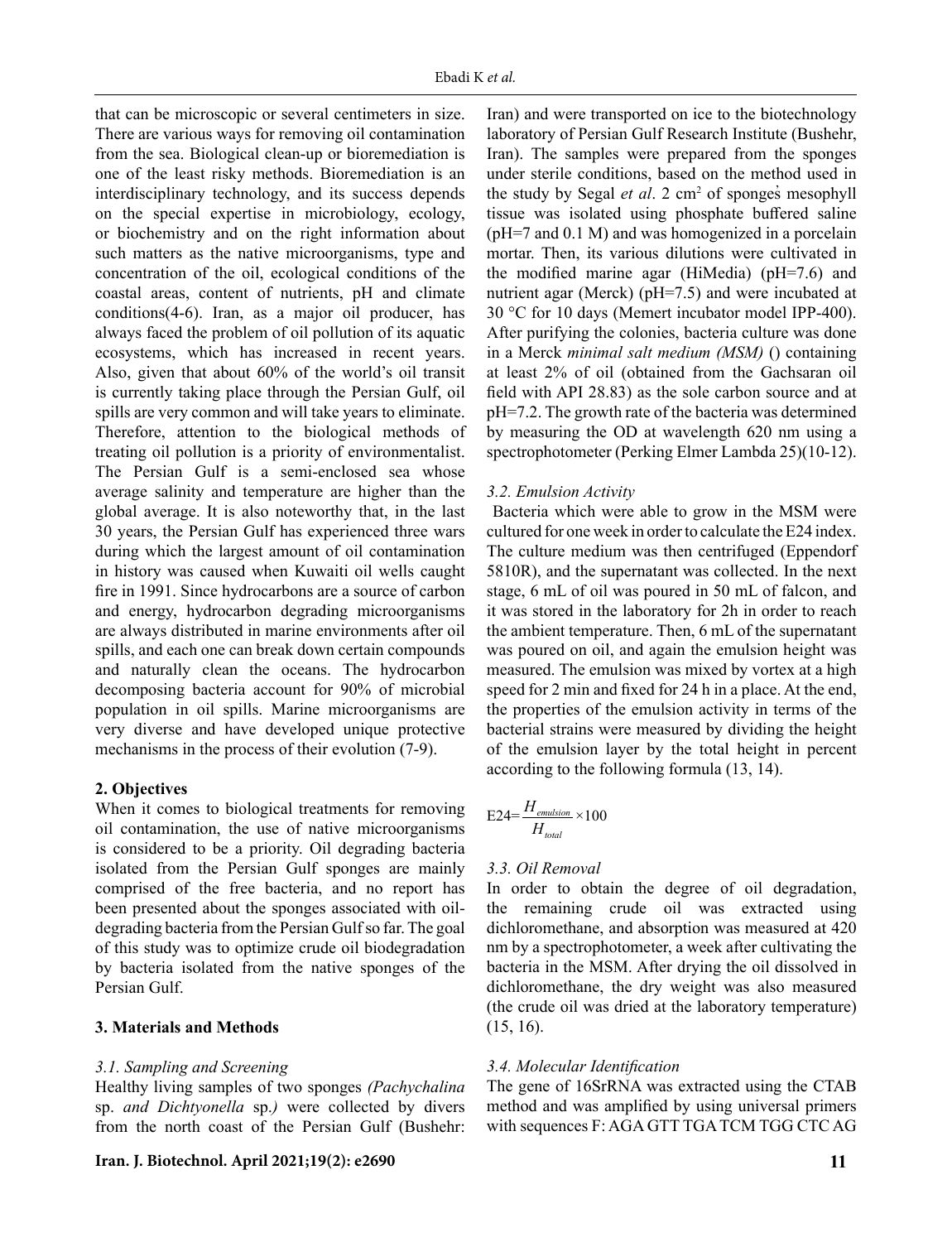and R: TAC GGY TAC CTT GTT ACG ACT T in PCR (Eppendorf l22331). The polymerase chain reaction was done in a volume of 50 μLcontaining 5 µL of buffer (10X), 2  $\mu$ L of each primer, 2  $\mu$ L of dNTP, 3  $\mu$ L of magnesium chloride, 0.6 µL of Taq polymerase enzyme, 4 µL of DMSO, 2 µL of template DNA and 29.4 µL of distilled water. The PCR thermal program consisted of the first stage of 300 S of initial denaturation at 94 °C, which was performed once, the second stage involving annealing, attachment and extension for 30, 60 and 90 S, and at 94, 54, and 72 °C, respectively, which was repeated for 30 times, and the third stage extension of 300 S at a temperature of 72 °C, which was carried out once. Also, 1Kbp was used as the molecular weight marker. It should be noted that the review of the results of DNA sequencing was performed using the software applications Chromas and MAFFT. The similarity of species obtained in this study with other species was checked using the BLAST program at www.ncbi. nlm.nih.gov. MEGA6 was used to calculate genetic distances(17, 18).

## *3.5. Gas Chromatography by Mass Spectrum*

In order to obtain an accurate analysis of the crude oil degradation by the KY283128 bacterial strain after 7 days of culture, the medium containing the bacteria and the one containing no bacteria were analyzed by gas chromatography. The method of sample preparation for GC-MS analysis was as follows. 50 mL of dichloromethane was added to the culture medium. Then the organic phase containing the extracted oil with the separator funnel was poured into the Erlenmeyer flask. Then, 3g of sodium sulfate anhydrous was added to it to absorb the remaining water, and it was stored at the laboratory temperature for a night. In the next stage, the Erlenmeyer flask

contents were passed through Whatman paper No. 2 and were placed in a rotary evaporator to evaporate dichloromethane. Finally, the dried samples were analyzed by GC-MS. For performing GC, 10 mL of dichloromethane was added to the dried samples. After the oil dissolved, 1 mL was taken from the samples and was added to 100 µL of the standards. Then, dichloromethane was added, and the volume reached 2. Samples were passed through a 0.45µ filter and were injected into the GC machine (Agilent 6890). The temperature program was as follows: 3 min at 70 °C, 70-250 °C at 10 °C/min, and finally, 40 min at 250 °C (19, 20).

## *3.6. Optimization Experiment using Taguchi Method*

In order to obtain the best conditions, oil analysis was done for bacterial strain KY283128. The Taguchi experimental design was applied using Qualitek4 software with 4 factors and 3 levels. The conditions used in the Taguchi experimental design included salinity at three levels: 0.5, 1.25, and 2%; pH at three levels: 6.5, 7.5 and 8; auxiliary carbon source at three levels: glycerol, glucose, and no auxiliary source; and the source of nitrogen at three levels: peptone,  $(NH_4)_2SO_4$  and NH<sub>4</sub>Cl. Two culture media were used as control. One medium contained bacteria without crude oil (positive control), and the other medium contained crude oil without bacteria (negative control).

## **4. Results**

#### *4.1. Screening*

 The growth chart for the isolated bacterial strains cultivated in the minimal salt medium containing 2% of petroleum is presented in **Figure 1**, and the graph related to the E24 index is presented in **Figure 2**.



**Figure 1.** Growth chart of isolated bacterial strains in culture medium with 2% oil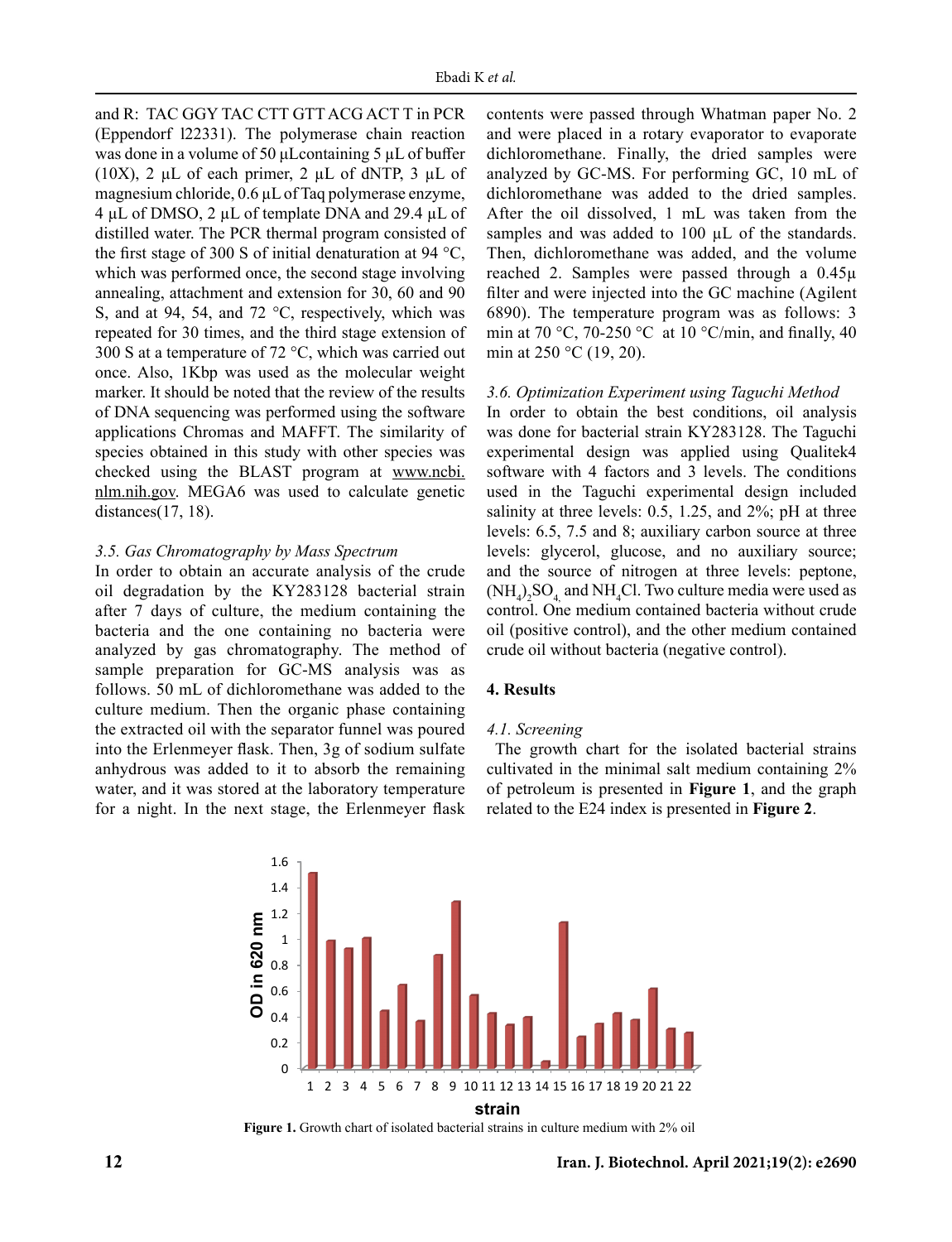

## *4.2. Emulsion Activity*

 In this study, the height of the emulsion layer was measured and expressed in percentage. This index was obtained after performing the triplicate tests with a mean and standard deviation of 66.38±0.4.

## *4.3. Growth Rate of the Bacteria and Percentage of the Crude Oil Degradation*

Bacterial strain No. 3 with access number KY283128 showed the best results for oil degradation and E24 index. After 48 h, bacterial strain No. 3 with access number KY283128 showed the highest growth rate, but its growth rate gradually decreased and, on day 5, entered a rest state. The oil degradation was evaluated by reading the concentration of residual oil at a wavelength of 420 nm and measurement of the dry weight. The KY283128 bacterial strain had a low weight and absorption rate. The amount of the sample absorption was subtracted from, and divided by, the control absorption. Then, the amount of oil degradation was determined and expressed in percentage. For measuring the dry weight of the sample, the amount of the dried oil was measured and subtracted from the weight of the dried control oil, and net amount of the extracted oil was determined. The results are shown in the **Table 1.**

## *4.4. Molecular Identification*

 Of the 22 bacterial strains obtained from the native sponges, 5 strains with higher growth rates and better oil degradation capability were selected to perform molecular identification using 16srRNA gene amplification. Then, the product of 1400 bp produced by the PCR was sequenced after purification. After blasting and obtaining a genetic distance between the most similar bacterial strains, the bacterial strains closest to the studied bacteria were identified. The sequences of the identified bacterial strains were recorded in NCBI. Two bacterial strains were obtained from sponge *Dictyonella* sp. with access numbers KY283126 (bacterial strain No. 1) and KY283128 (bacterial strain No. 3), and 3 bacterial strains were obtained from sponge *Pachychalina* sp. with access numbers KY285288 (bacterial strain No. 7), KY285289 (bacterial strain No. 9) and KY285290 (bacterial strain No. 10), which are available in NCBI.

## *4.5. GC-MS*

 Seven days after the cultivation of the bacteria in the MSM containing at least 2% of crude oil, the residual oil was extracted by dichloromethane and was sent to the laboratory for GC-MS analysis. The light crude oil evaluated in this study contained 23 compositions

Table 1. Bacterial growth rate and crude oil degradation percentage **Table 1.** Bacterial growth rate and crude oil degradation percentage

|                                                          | Control         | KY283128 bacterial strain |
|----------------------------------------------------------|-----------------|---------------------------|
| Growth rate at 620 nm after 48 hours                     |                 | $0.97 \pm 0.05$           |
| Residual oil absorption at a wavelength of 420 nm        | $1.89 \pm 0.02$ | $0.61 \pm 0.02$           |
| Oil degradation percentage based on absorption at 420 nm |                 | $67.90 \pm 0.8$           |
| Dry weight $(g)$                                         | 2.54            | 0.53                      |
| Oil degradation percentage based on dry weight           |                 | 79.1                      |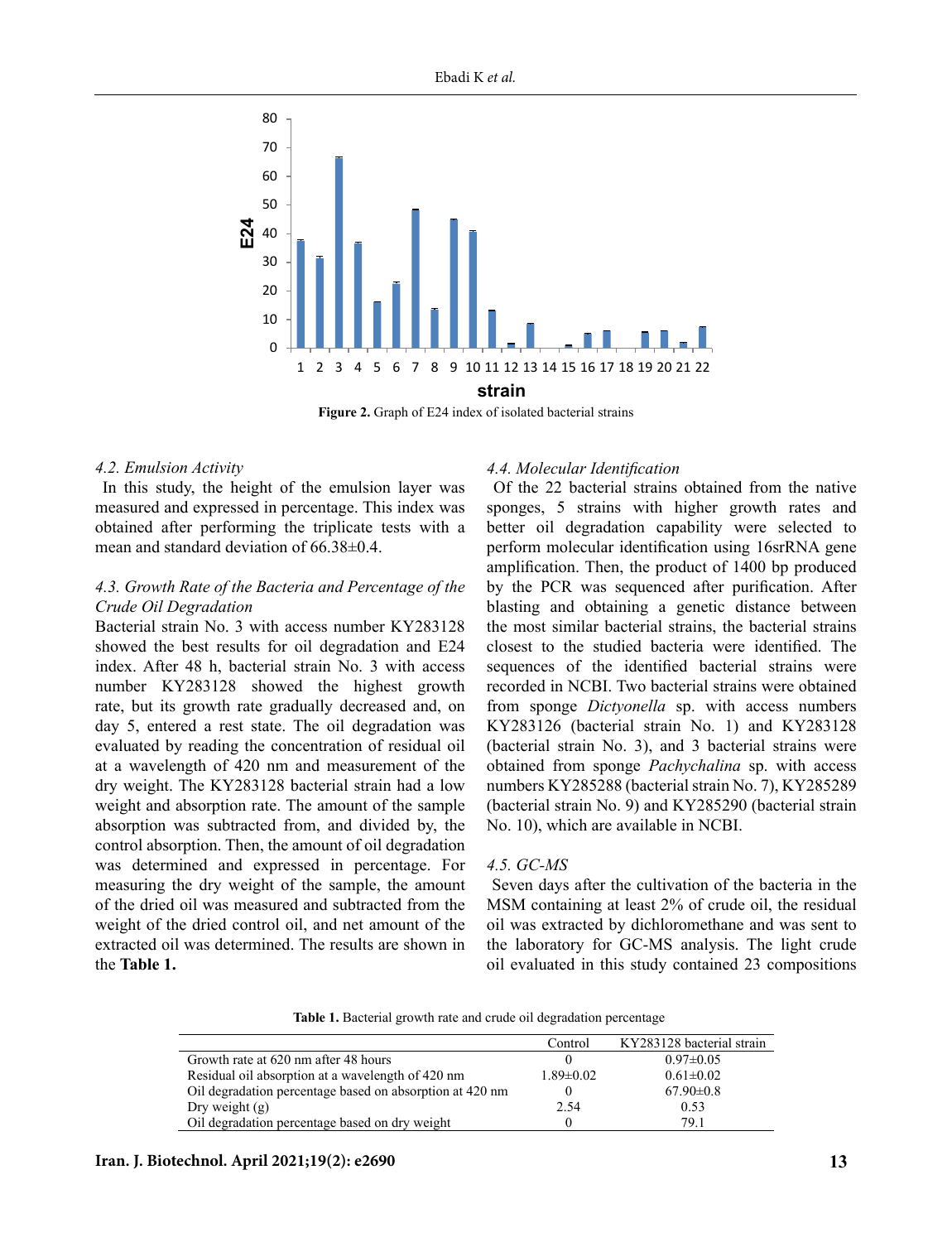

**Figure 3.** GC-MS diagram for the control sample and the sample containing bacteria based on internal standards

| Factor           | Impact   | Pure Sum of   | Variance | Sum of Squares | Degree of     |
|------------------|----------|---------------|----------|----------------|---------------|
|                  | Factor % | Squares (SS') | V        | (SS)           | Freedom (DoF) |
| Auxiliary carbon | 13.746   | 106.88        | 53.44    | 106.88         |               |
| Ph               | 5.944    | 46.22         | 23.11    | 46.22          |               |
| Salinity         | 35.695   | 277.55        | 138.77   | 277.55         |               |
| Nirtogen         | 44.612   | 346.88        | 173.44   | 346.88         |               |
| Total            | 100      | 777.556       | 388.76   | 777.556        |               |
|                  |          |               |          |                |               |

Table 2. ANOVA and the impact of each factor used in Taguchi Method

which were mostly alkanes. The area under the curve represented a decrease in the peaks of samples containing bacteria, but no reduction in the peaks of the control sample. The chromatography diagram is shown in **Figure 3.**

# *4.6. Optimization Experiment using Taguchi Method*

Crude oil degradation was performed for bacterial strain No. 3 using the Taguchi experimental design with 4 factors and 3 levels with respect to the optimization. After 2 weeks of incubation, the amount of oil degradation based on oil absorption at wavelength 420 nm and dried weight was investigated for 9 culture mediums. The Taguchi experiments were repeated 4 times, and 3 tests were identical. At the end of the incubation period, the percentage of oil degradation was calculated. The data collected were into Qualitek-4 software, and each factor was investigated by statistical analysis. The results obtained by the analysis of variance for oil absorption and dried weight are shown in **Table 2**.

The results showed that the most influential factors in the oil degradation were the nitrogen sources were  $(44.61\%)$  and salinity  $(35.62\%)$ , while pH had the lowest effect (5.94%). The results showed that carbon and nitrogen had the most interaction (42.18%), the salinity and nitrogen sources had a 3.12% interaction, while nitrogen and pH had no interaction. The optimized interaction of carbon and nitrogen was achieved when the carbon level 2 (glucose) and nitrogen source level 3 (NH4 Cl) were used while the optimized interaction of the nitrogen source and pH occurred when pH Level 2 (7.5) and nitrogen source level 1 (peptone) were used. The results obtained regarding the interaction of the factorial design are shown in **Table 3**.

By investigating the effects of all factors in the analysis of the dry weight and the absorption of crude oil obtained at wavelength 420 nm, an optimum condition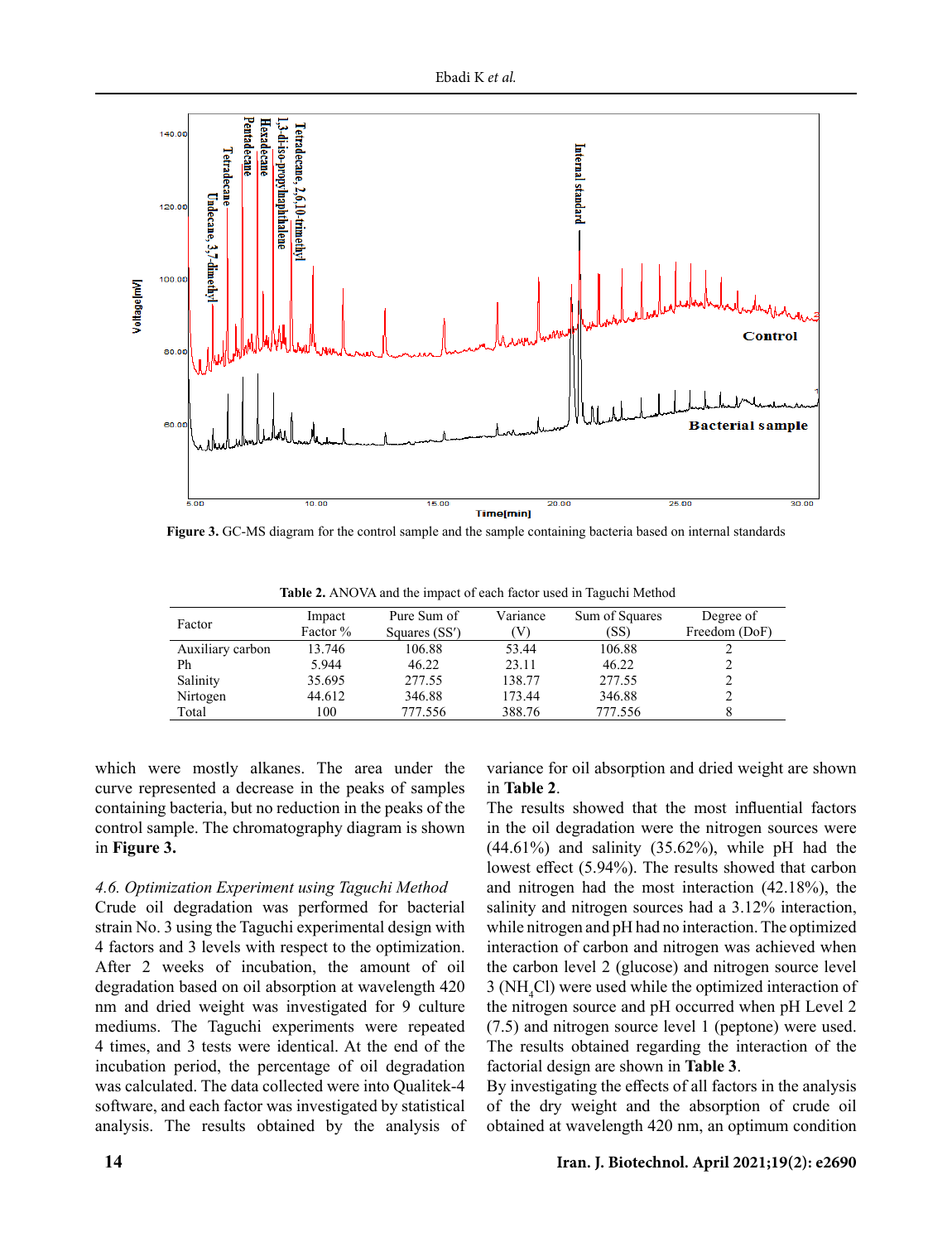| Interactions between Factors | Columns     | Col | SI%   | Opt   |
|------------------------------|-------------|-----|-------|-------|
| $Carbone \times nitrogen$    | 1×4         |     | 42.18 | (3,2) |
| Salinity $\times pH$         | $2\times3$  |     | 39.06 | (1,3) |
| $pH \times$ carbone          | $1\times 2$ |     | 28.12 | (3,1) |
| Salinity× carbone            | $1\times 3$ |     | 28.12 | (3,3) |
| Nitrogen × salinity          | $3\times4$  |     | 3.12  | (3,2) |
| Nitrogen $\times$ pH         | $2\times4$  |     |       | 1,2   |

Table 3. Estimated interactions between factors **Table 3.** Estimated interactions between factors

**SI:** Interaction Severity Index of factors

**Columns:** The effect of 4 factors used

**Col:** Levels that can be considered, e.g., the interaction between carbon and nitrogen can be considered at 5 levels **Optimum (Opt):** Condition in which the examined factors had the best interaction

was suggested by Qualitek-4 software in which the highest amount of oil degradation would occur. The optimum condition was achieved when the carbon source was not present in the environment, salinity was set to 0.5%, the pH value was 6.5 and  $NH<sub>4</sub>Cl$  was used as the nitrogen source.

## **5. Discussion**

The samples prepared from sponges were used to be identified in terms of morphological characteristics and belonged to the genus *dictyonella*, family *dictyonellidae*, order *halichondrida*, class *demospongiae,* and phylum *porifera*. (21).

The performance of the biosurfactant produced by the bacteria was evaluated for measuring the emulsion activity index (13). This index increased with increases in the bacterial growth rate and the production of biosurfactant, which represented the degrading capability of the bacteria. Ahmed *et al.* investigated this index for the bacteria *Enterobacter cloacae*E1, a petroleum-degrading bacterium, and showed that the emulsion activity index for this bacterium was 62% (22). Sepahi *et al.* studied this index for 15 species of oil degrading *bacillus*. Two strains, *Bacillus*S35 and *Bacillus*S6, showed the highest level of emulsification activity index, namely, 85% and 71%, respectively (23). Onuoha *et al.* studied the emulsion activity index for three strains of bacteria belonging to the genera *Bacillus* sp.*, Pseudomonas* sp., and *Corynebacterium*  sp*.* The results showed that the emulsification activity was equal to 77.40% for *Corynebacterium* sp. in 1% of oil, 96.30% for *Bacillus* in 0.25% of oil, 40% for *Pseudomonas in* 0.25% of oil (24). In the present study, the emulsification activity index was 66.38±0/4%.

In this study, the rate of crude oil degradation was obtained by spectrophotometry, measurement of dry weight, and GC-MS analysis. Latha *et al*. extracted the residual oil using N-hexane, dehydrated it using anhydrous sodium sulfate, and dried it using a lowpressure evaporator. The results showed that the rates of oil degradation were higher in samples with lower dry weights (25).

Santisi *et al.* and Hassanshahian *et al.* measured the rate of crude oil degradation using spectrophotometry. In these studies, the residual oil was extracted by toluene and dichloromethane in a culture medium, and its absorption was measured at 420 nm. The samples which showed high degradation had a lower absorption (1, 26). In this study, the residual oil was extracted by dichloromethane, and absorption was measured at wavelength 420 nm. After using spectrophotometry, the oil extracted at the laboratory temperature was naturally dried, and its weight was measured. The results showed that this bacterial strain had a dry weight of 0.53 g while a dry weight of 2.54 g was reported for the control sample.

The results showed that this bacterial strain had the highest growth rate and the crude oil degradation value. The residual oil in the culture medium involving this strain was analyzed by GC-MS. In this study, 23 compounds of crude oil were identified which were mostly alkanes, and the rates of oil degradation in samples containing bacteria were obtained by calculating the area under the curve for control samples and the samples containing bacteria and by considering an internal standard. Of 23 oil compounds available in the bacteria culture medium, Dodecane,2,6,11-trimethyl, Undecane,4,6-dimethyl, Silane, cyclohexyl dimethoxy methyl, Decane,2,3,5,8 tetramethyl, Dodecane,2,6,10-trimethyl, 2,4-Di-tertbutylphenol, Tetradecane, 5-Methyl and Pentadecane, 7-Methyl were completely degraded, and their amounts in the remaining crude oil were reduced to zero. The amounts of other compounds also significantly reduced. By subtracting the area under the curve of the bacterial culture sample from that of the control sample, the purity of the degradation was reported to be 97.28%. The area under the curve for the control sample and bacteria culture sample were equal to 22.12 and 0.6, respectively.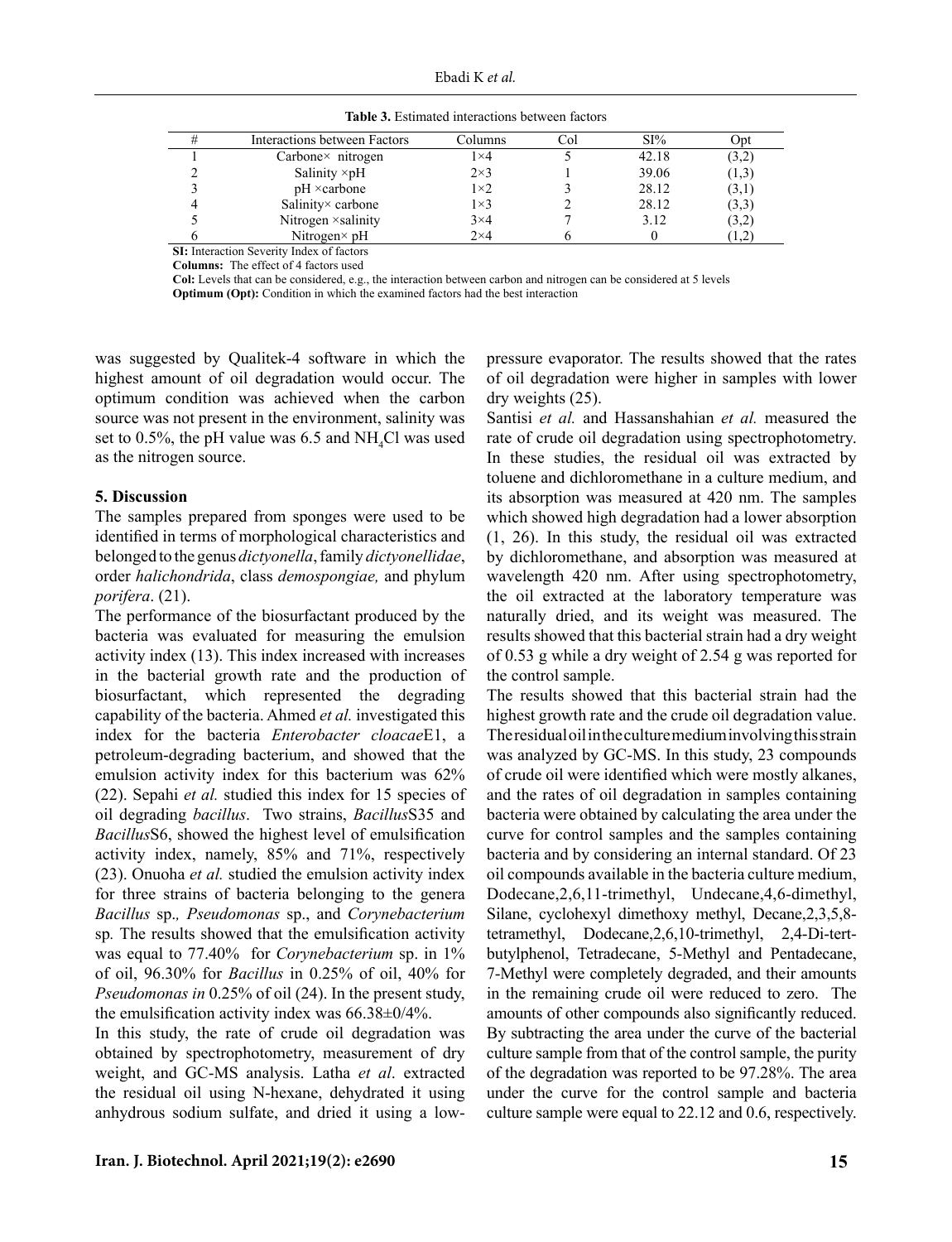Ismail *et al.* extracted Arab light crude oil with saturated compounds of N-hexane and investigated it by GC-MS analysis. After comparing the area under the curves, their results showed that the area under the curve reduced for samples containing bacteria (27). Moghaddam *et al.* investigated the rate of Phenanthrene and Florent biodegradation by the bacteria of the different genera using GC-MS. The results showed that in the mixture culture of the different bacteria, 64% of Florent and 58.4% of phenanthrene were degraded in 7 days (28). Linda *et al.* also studied the biodegradation of petroleum products by bacteria using GC-MS. The results showed that the rates of degradation after 21 days were equal to 93.50% and 88.5% for *Pseudomonas aeruginosa* and *Corynebacterium aquaticum*, respectively. (29). Palanisamy *et al*. evaluated the rate of biodegradation of diesel oil by the bacterial strains of *Acinetobacterbaum annii* using GC-MS. Their results showed a reduction in the peak of the curve after 5 days, and this strain was able to degrade the diesel oil by 99%, compared to the control samples (30).

Substances such as phosphorus and nitrogen have a large effect on oil degradation. In this study, three sources of minerals and organic nitrogen were, namely,  $(NH_4)$  <sub>2</sub>SO<sub>4</sub>, NH<sub>4</sub>Cl and an organic source (peptone). The results of data analysis showed that the best source of nitrogen for oil degradation on level 3 was NH4 Cl, and the percentage of its effect at this level was equal to 63%. Adding an auxiliary carbon source to oil, which is easily consumed by the bacteria, could lead to higher oil degradation. In order to investigate the effect of carbon on oil degradation, 3 levels were used in this experiment, 2 levels with auxiliary carbon sources containing glucose and glycerol in the growth medium and 1 level without an auxiliary carbon source. Unlike most studies, the isolated bacteria in this study provided a higher rate of oil degradation in the absence of auxiliary carbon sources compared to the presence of auxiliary carbon sources such as glucose and glycerol (31).

Enzymatic activities of microbes are influenced by the level of pH. The present study investigated the pH levels of 6.5, 7.5 and 8. The results of analyzing interaction between the factors showed that a pH of 6.5 is the most suitable level for oil degradation (32).

In order to investigate the effect of salt on oil degradation, three concentrations of salt were used: 0.5%, 1.25% and 2%. The results showed that level 2 of salinity (1.25%) had the greatest effect, 63.66%. The results of analyzing interaction between the factors showed that the bacteria were able to degrade the oil mostly at a 0.5% salt concentration (33).

Roozbehani *et al*. evaluated crude oil biodegradation by *Pseudomonas* sp. The optimal condition included 2.5% of salinity, 0.1% of biosurfactant concentration, and a pH of 8.5 (34). Khorasani *et al.* designed and optimized mazut biodegradation by *Enterochacteria cloacae* using the Taguchi method. The results showed that the highest cell biomass was observed at the pH of 8.3, biosurfactant concentration of  $4 \text{ g.L}^{-1}$ , glucose of  $4 \text{ g.t.}$ g.  $L^{-1}$ , and phosphorus of 9 g.  $L^{-1}$  in the span of 10 days (35). Khalifeh *et al*, using the Taguchi experimental design, showed that the pH and the concentration of biosurfactant produced by indigenous bacterial strains in the contaminated areas were the effective factors in biodegradation (36). Castorina *et al.* evaluated biodegradation of oil sludge using the Taguchi method and showed that the optimal condition included a humidity of up to 70%, absence of oxidizing agents, 0.5% of surfactant concentration, and the presence of  $NH<sub>4</sub>Cl$  as the carbon source (37)

In this study, the nitrogen source, carbon source, and salinity had the greatest effect while pH had the lowest effect. In the culture medium used in the taguchi experimental design, there was no environment in which the proposed conditions were provided, and the culture medium environment was characterized by a salinity of 0.5%, no auxiliary carbon source, a pH of 6.5 and peptone as the nitrogen source. The highest oil degradation would occur in the proposed conditions for the culture medium.

# **6. Conclusion**

In this study, 22 bacteria coexisting with sponges with the capability of degradation of crude oil compounds were isolated from *Dictyonella* sp. and *Pachychalina* sp. Bacterial strain No. 3 showed the highest level of emulsion activity index, which was 66.38%. GC-MS analysis was carried out on this bacterial strain. Most of the compounds in the crude oil were alkanes, and their rate of degradation was equal to 97.28%. The experimental design was performed for bacterial strain No. 3 using the Taguchi method. The results of the experiments showed that the highest rate of degradation occurred in the absence of an auxiliary carbon source and in the presence of a mineral nitrogen source (NH<sub>4</sub>Cl), with a salinity of 0.5% and at pH of 6.5. The results of this study showed that the isolated bacterial strain has the ability to degrade light crude oil, and because they are native to the Persian Gulf, they can be used in the process of biodegradation.

# **Declaration of conflict of interest**

The authors declare no conflict of interest.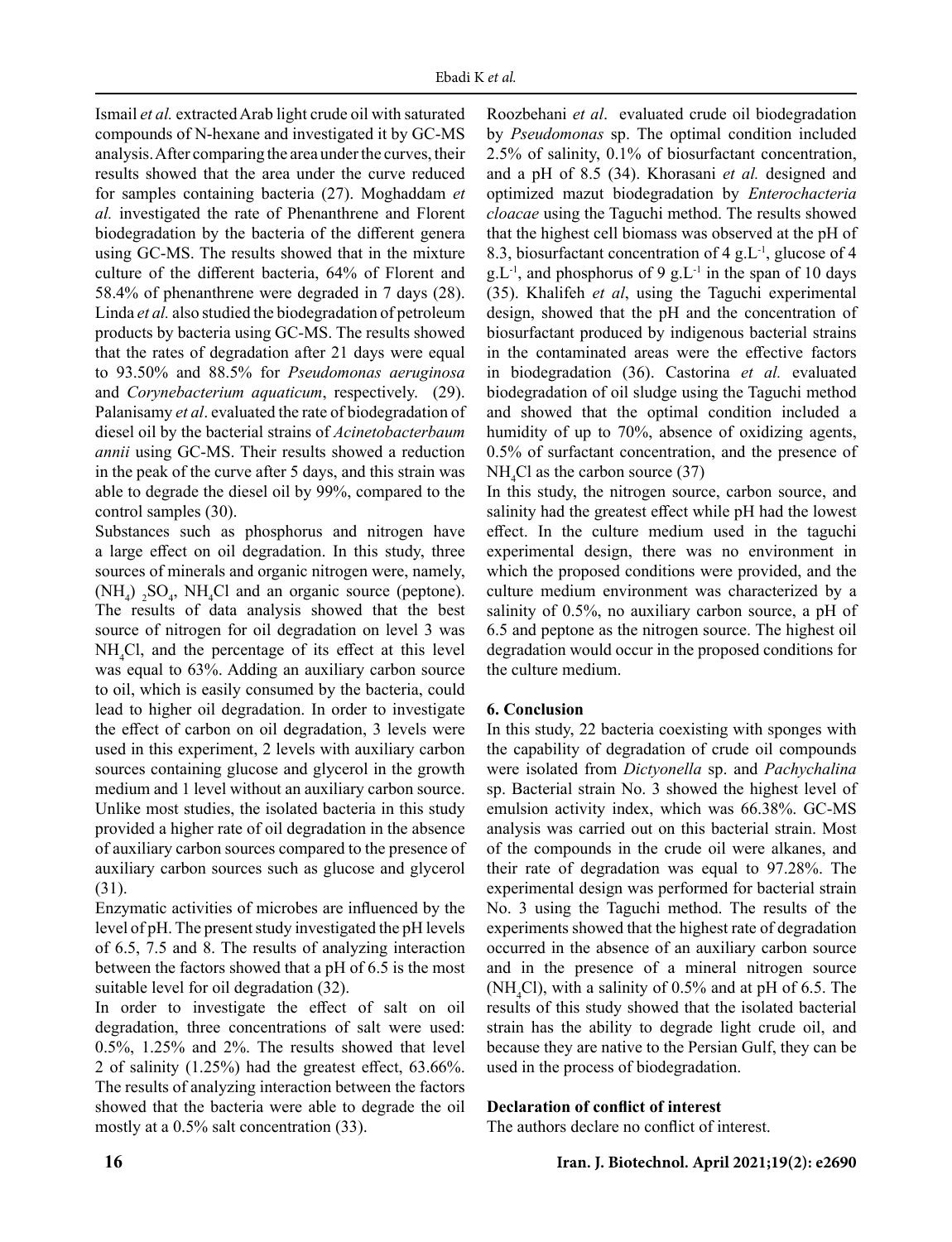### **Acknowledgement**

Authors are grateful to contributors from Technical Inspection Shakhe Zeytoon Lian Co. especially Mr. Ammar Maryamabadi.

#### **References**

- 1. Hassanshahian M, Tebyanian H, Cappello S. Isolation and characterization of two crude oil-degrading yeast strains, *Yarrowia lipolytica* PG-20 and PG-32, from the Persian Gulf. *Mar Pollut Bull.* 2012;**64**(7):1386-1391. doi: 10.1016/j. marpolbul.2012.04.020
- 2. McGenity TJ, Folwell BD, McKew BA, Sanni GO. Marine crude-oil biodegradation: a central role for interspecies interactions. *Aquat Biosyst.* 2012;**8**(1):10. doi: 10.1186/2046- 9063-8-10.
- 3. Tyagi M, da Fonseca MMR, de Carvalho CC, Bioaugmentation and biostimulation strategies to improve the effectiveness of bioremediation processes. *Biodegradation*. 2011;**22**(2):231- 241. doi:10.1007/s10532-010-9394-4.
- 4. Ferradji FZ, Mnif S, Badis A, Rebbani S, Fodil D, Eddouaouda K, *et al*. Naphthalene and crude oil degradation by biosurfactant producing *Streptomyces* spp. isolated from Mitidja plain soil (North of Algeria). *Biodegradation*. 2014;**86**:300-308. doi: 10.1016/j.ibiod.2013.10.003.
- 5. Ke C-Y, Lu G-M, Wei Y-L, Sun W-J, Hui J-F, Zheng X-Y, *et al*. Biodegradation of crude oil by *Chelatococcus daeguensis* HB-4 and its potential for microbial enhanced oil recovery (MEOR) in heavy oil reservoirs. *Bioresource technol.* 2019;**287**:121442. doi:10.1016/j.biortech.2019.121422
- 6. Mohsenzadeh F, Rad AC, Akbari M. Evaluation of oil removal efficiency and enzymatic activity in some fungal strains for bioremediation of petroleum-polluted soils. *Iran J Environ Health Sci Eng .*2012;**9**(1):26.doi:10.1186/1735-2746-9-26
- 7. Atlas RM. Petroleum biodegradation and oil spill bioremediation. *Mar Pollut Bull.*1995;**31**(4-12):178-182.doi:10.1016/0025- 326x(95)00113-2
- 8. Hassanshahian M, Zeynalipour MS, Musa FH. Isolation and characterization of crude oil degrading bacteria from the Persian Gulf (Khorramshahr provenance). *Mar Pollut Bull.* 2014;**82**(1- 2):39-44.doi: 10.1016/j.marpolbul.2014.03.027
- 9. Nordam T, Lofthus S, Brakstad OG. Modelling biodegradation of crude oil components at low temperatures. *Chemosphere*. 2020;**254**:126836. doi.org/10.1016/j.chemosphere.2020.126836
- 10. Kiran GS, Thomas TA, Selvin J, Sabarathnam B, Lipton A. Optimization and characterization of a new lipopeptide biosurfactant produced by marine *Brevibacterium aureum* MSA13 in solid state culture. *Bioresour Technol*. 2010;**101**(7):2389-2396.doi: 10.1016/j.biortech.2009.11.023.
- 11. Pathak H, Bhatnagar K. *Alcaligenes*—the 4T engine oil degrader. *J Bioremediat Biodegrad*. 2011;**2**(4). doi: 10.4172/2155- 6199.1000124.
- 12. Shahriari Moghadam M, Ebrahimipour G, Abtahi B, Khazaei N, Karbasi N. Statistical optimization of crude oil biodegradation by Marinobacter sp. isolated from Qeshm Island, Iran. *Iran. J Biotechnol*. 2014;**12**(1):35-41.doi: 10.5812/ijb.15392
- 13. Dhail S, Jasuja ND. Isolation of biosurfactant-producing marine bacteria. *Afr J Environ Sci Technol.* 2012;**6**(6):263-266. doi:10.5897/AJEST12.068.
- 14. Rajaei S, Seyedi SM, Raiesi F, Shiran B, Raheb J. Characterization and Potentials of Indigenous Oil-Degrading

## Bacteria Inhabiting the Rhizosphere of Wild Oat (Avena Fatua L.) in South West of Iran. *Iran. J Biotechnol*. 2013;**11**(1):32-40. doi: 10.5812/ijb.9334

- 15. Ikuesan FA. Evaluation of crude oil biodegradation potentials of some indigenous soil microorganisms. *J Sci Res Rep.*  2017;**13**(5):1-9. doi:10.9734/JSRR/2017/29151.
- 16. Hassanshahian M, Emtiazi G. Investigation of alkane biodegradation using the microtiter plate method and correlation between biofilm formation, biosurfactant production and crude oil biodegradation. *Biodegradation*. 2008;**62**(2):170-178.doi: 10.1016/j.ibiod.2008.01.004.
- 17. Ahmad N, Ghulam Muhammad A, Muhammad Ramzan K. Molecular Identification and Characterization of Bacillus sp. NIGAB-1 for Phenol Degradation Under Saline Conditions. *Iran. J Biotechnol*. 2020;**18**(1):e2275. doi: [10.30498/](https://dx.doi.org/10.30498%2FIJB.2020.133622.2275) [IJB.2020.133622.2275](https://dx.doi.org/10.30498%2FIJB.2020.133622.2275)
- 18. Hassanshahian M, Emtiazi G, Cappello S. Isolation and characterization of crude-oil-degrading bacteria from the Persian Gulf and the Caspian Sea. *Mar Pollut Bull*. 2012;**64**(1):7-12. doi: 10.1016/j.marpolbul.2011.11.006.
- 19. Tam NF, Wong TW, Wong Y. A case study on fuel oil contamination in a mangrove swamp in Hong Kong. *Mar Pollut Bull*. 2005;**51**(8-12):1092-1100.doi:10.1016/j. marpolbul.2005.06.005.
- 20. McFarlin KM, Perkins MJ, Field JA, Leigh MB. Biodegradation of crude oil and Corexit 9500 in Arctic seawater. *Front Microbiol*. 2018;**9**:1788[.doi.org/10.3389/fmicb.2018.01788](https://doi.org/10.3389/fmicb.2018.01788)
- 21. [Kefalas E, Castritsi-Catharios J. Taxonomy of some sponges](https://doi.org/10.3389/fmicb.2018.01788) [\(Porifera: Demospongiae\) collected from the Aegean Sea](https://doi.org/10.3389/fmicb.2018.01788) [and description of a new species.](https://doi.org/10.3389/fmicb.2018.01788) *J Mar Biol Assoc U K..* 2007;**87**[\(6\):1527-1538. doi: 10.1017/s002531540705206x.](https://doi.org/10.3389/fmicb.2018.01788)
- 22. [Ahmed AW, Alzubaidi FS, Hamza SJ. Biodegradation of crude](https://doi.org/10.3389/fmicb.2018.01788) [oil in contaminated water by local isolates of](https://doi.org/10.3389/fmicb.2018.01788) *Enterobacter cloacae*. *Iraq J Sci.* 2014;**55**[\(3A\):1025-1033.](https://doi.org/10.3389/fmicb.2018.01788)
- 23. [Sepahi AA, Golpasha ID, Emami M, Nakhoda A. Isolation and](https://doi.org/10.3389/fmicb.2018.01788) [characterization of crude oil degrading](https://doi.org/10.3389/fmicb.2018.01788) *Bacillus spp*. *Iran J [Environ Health Sci Eng](https://doi.org/10.3389/fmicb.2018.01788)*. 2008;**5**(3):149-154.
- 24. [Onuoha S, Olugbue V, Uraku J, Uchendu D. Biodegradation](https://doi.org/10.3389/fmicb.2018.01788) [potentials of hydrocarbon degraders from waste lubricating](https://doi.org/10.3389/fmicb.2018.01788) [oil-spilled soils in Ebonyi State, Nigeria.](https://doi.org/10.3389/fmicb.2018.01788) *Int J Agric Biol.*  2011;**13**[:586-590.](https://doi.org/10.3389/fmicb.2018.01788)
- 25. [Latha R, Kalaivani R. Bacterial degradation of crude oil by](https://doi.org/10.3389/fmicb.2018.01788) gravimetric analysis*[. Adv Appl Sci Res.](https://doi.org/10.3389/fmicb.2018.01788)* 2012;**3**(5):2789- [2795.](https://doi.org/10.3389/fmicb.2018.01788)
- 26. [Santisi S, Cappello S, Catalfamo M, Mancini G, Hassanshahian](https://doi.org/10.3389/fmicb.2018.01788) M, Genovese L, *et al*[. Biodegradation of crude oil by](https://doi.org/10.3389/fmicb.2018.01788) [individual bacterial strains and a mixed bacterial consortium.](https://doi.org/10.3389/fmicb.2018.01788) *Braz J Microbiol.* 2015;**46**[\(2\):377-387. doi:10.1590/S1517-](https://doi.org/10.3389/fmicb.2018.01788) [838246120131276.](https://doi.org/10.3389/fmicb.2018.01788)
- 27. [Ismail W, Alhamad N, El-Sayed W, El Nayal A, Chiang Y,](https://doi.org/10.3389/fmicb.2018.01788) [Hamzah R. Bacterial degradation of the saturate fraction of](https://doi.org/10.3389/fmicb.2018.01788) [Arabian light crude oil: biosurfactant production and the effect](https://doi.org/10.3389/fmicb.2018.01788) of ZnO nanoparticles. *[J Pet Environ Biotechnol](https://doi.org/10.3389/fmicb.2018.01788)*. 2013;**4**(6):163. [doi: 10.4172/2157-7463.1000163.](https://doi.org/10.3389/fmicb.2018.01788)
- 28. [Moghadam MS, Ebrahimipour G, Abtahi B, Ghassempour](https://doi.org/10.3389/fmicb.2018.01788) [A, Hashtroudi MS. Biodegradation of polycyclic aromatic](https://doi.org/10.3389/fmicb.2018.01788) [hydrocarbons by a bacterial consortium enriched from](https://doi.org/10.3389/fmicb.2018.01788) mangrove sediments. *[J Environ Health Sci Eng.](https://doi.org/10.3389/fmicb.2018.01788)* 2014;**12**(1):114. [doi:10.1186/s40201-014-0114-6.](https://doi.org/10.3389/fmicb.2018.01788)
- 29. [Linda A, Bouziane A. Petroleum-oil biodegradation by](https://doi.org/10.3389/fmicb.2018.01788) [Corynebacterium aquaticum and Pseudomonas aeruginosa](https://doi.org/10.3389/fmicb.2018.01788)

#### **Iran. J. Biotechnol. April 2021;19(2): e2690 17**